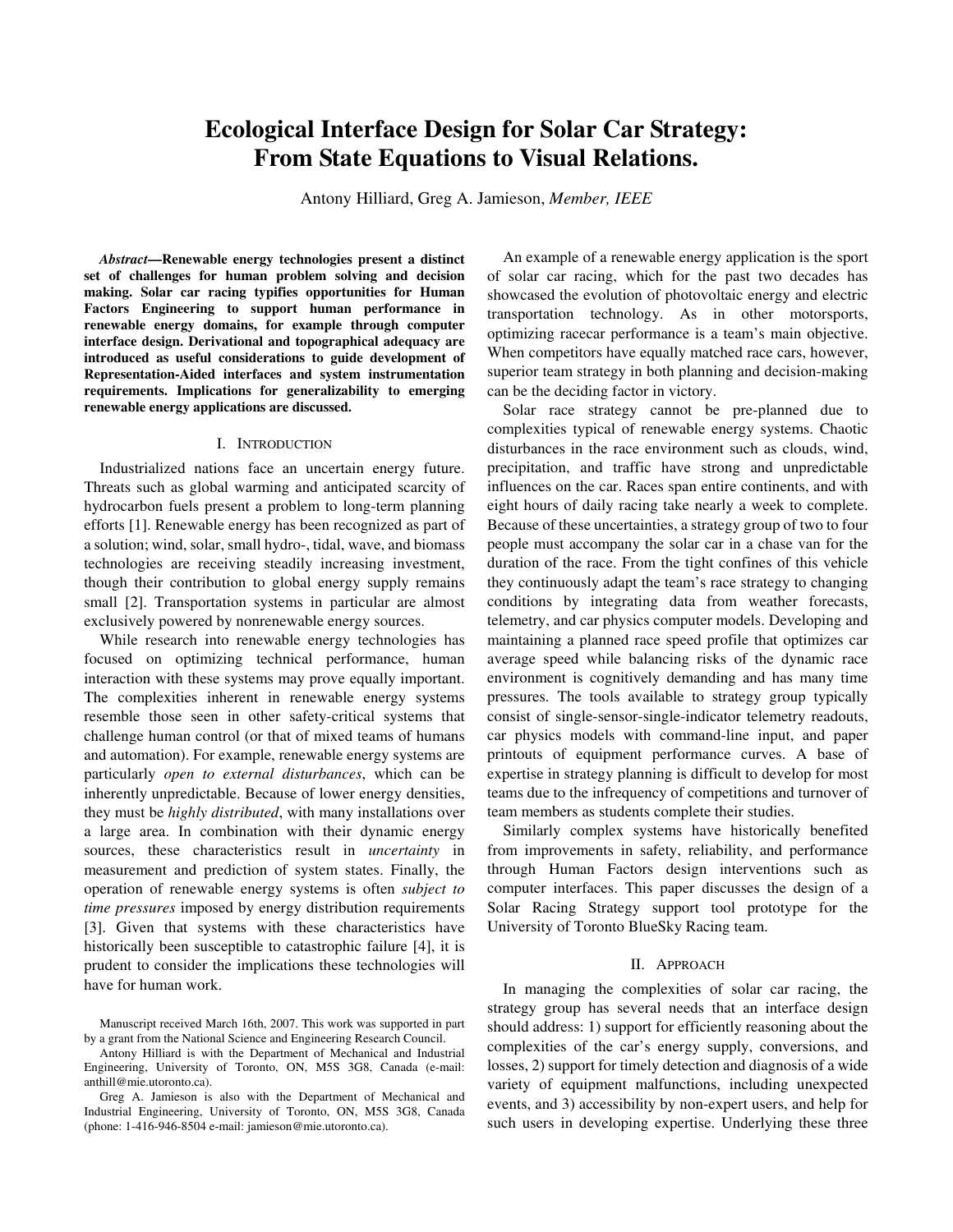objectives is a need for availability of relevant system information.

One interface design technique that has been explicitly developed to support these three objectives is Ecological Interface Design (EID) [5], the most well-developed of the family of Representation Aiding (or Semantic Mapping) approaches [6]. Many case studies demonstrating applications of EID in energy-related domains have been discussed in the literature [7-13] and in pedagogical texts [14]. However, no publications have yet discussed EID's applicability to the distinct set of challenges characteristic of distributed renewable energy domains.

Identifying relevant system information for EID is achieved through a Work Domain Analysis (WDA), capturing key domain relationships with structure that guides application to design [4, 15]. A WDA generates multiple functional representations of the system, mirroring the levels of abstraction that humans employ when solving complex problems [16]. The strategy group's tasks, for example, require them to consider highly concrete elements such as physical wear on car components, highly abstract purposes such as safety and race victory, as well as concepts at intermediate levels of abstraction such as car maneuvering capability or motor electrical efficiency.

Cognitive work can be supported at all levels of abstraction by presenting relevant information in intelligible forms. As an example, to address a car mechanical failure, the strategy group will need to determine quickly and accurately whether safety necessitates an immediate halt, or if it will be quicker to "live with" the problem and fix it at the next race stage stop. Decisions cannot be based solely on detection of a physical or functional problem; to paraphrase Rasmussen, "keep racing – don't stop and look for the loose wire" [16].

To ensure that an interface can support workers' activities over a broad range of system states including rare abnormal conditions, EID principles stipulate that interfaces should highlight relationships that remain constant throughout changes in system state. This often means that natural physical laws and engineering equations used to design the system must be included in the interface as perceptual analogies.

When abstract elements are included in an interface, concern should be taken to ensure the adequacy of the concrete measurements used to derive them. Missing or poorly located sensors can dramatically reduce an interface's usefulness, or worse yet, render it misleading [17]. Two relevant considerations discussed in this paper are topographical and derivational adequacy [18]. Topographical adequacy refers to the *location* of a sensor – for example, a light sensor mounted on the chase van may not be an adequate measurement of the light energy hitting the solar racecar's photovoltaic array if the two vehicles are distant from one another. Similarly, derivational adequacy refers to the *quality* of assumptions in a higher level calculation – for example, to calculate the gravitational potential energy of the racecar

using only an altimeter, assumptions must be made for the gravitational constant and the mass of the car. Minimizing the number of assumptions and ensuring their validity in abnormal system states helps maintain derivational adequacy. By considering the information requirements identified by a WDA, analysts can *specify* an adequate system sensor set, a clear Human Factors implication for system design [19]. While this paper emphasizes principled application of analysis to design, it must be noted that the design process itself was iterative. Conflicts between instrumentation and interface design choices were encountered, and examples are discussed below.

#### III. DISPLAY DESCRIPTION

Four displays were developed to cover the range of information identified in the solar car racing WDA: navigation, which focused on planned speed and road environment; safety, covering car handling capability and driver fatigue measures; mechanical, featuring detailed instrumentation data on a mimic diagram; and energy, which will be discussed here (see Fig. 1).

Some design choices were determined by the context of the application, in this case, use of laptop computers in a moving vehicle during daytime hours. This working environment suggested that large font sizes, high contrast, and support for navigation through a conventional desktop windowing GUI was desired. As these interface properties can be selected relatively independently of multivariate graphical forms and their arrangement into displays, we will not discuss them in depth. Instead, for a selection of the energy display's graphical forms in Fig. 1, we will discuss their correspondence with mathematical descriptions of the system, and how sensor adequacy concerns affected system or interface design.

The equations used in this discussion contain both simplifying assumptions and altered numerical values to obscure the specifications of the solar car. They are intended to support discussion of the interface design process, not to assert analytical completeness.

#### *A. Solar Intensity*

The solar car's sole energy input is the solar radiation striking its photovoltaic array. Using the definitions from Table I, this can be approximated as

$$
P_{SI}(t) \cong I(t) \times A. \tag{1}
$$

Solar intensity  $I(t)$  varies primarily with time of day and obstructions such as cloud cover. Array area should remain constant, so long as effects of car orientation and the curves of the solar car's bodyshell are small.

The effects of cloud obstructions on solar intensity were represented in the navigation display, so only a summary of predicted solar irradiative power as it related to energy flows was presented in the energy display. Due to the potential for disturbances, solar predictions were not considered adequate and a solar radiation sensor was identified as a necessary data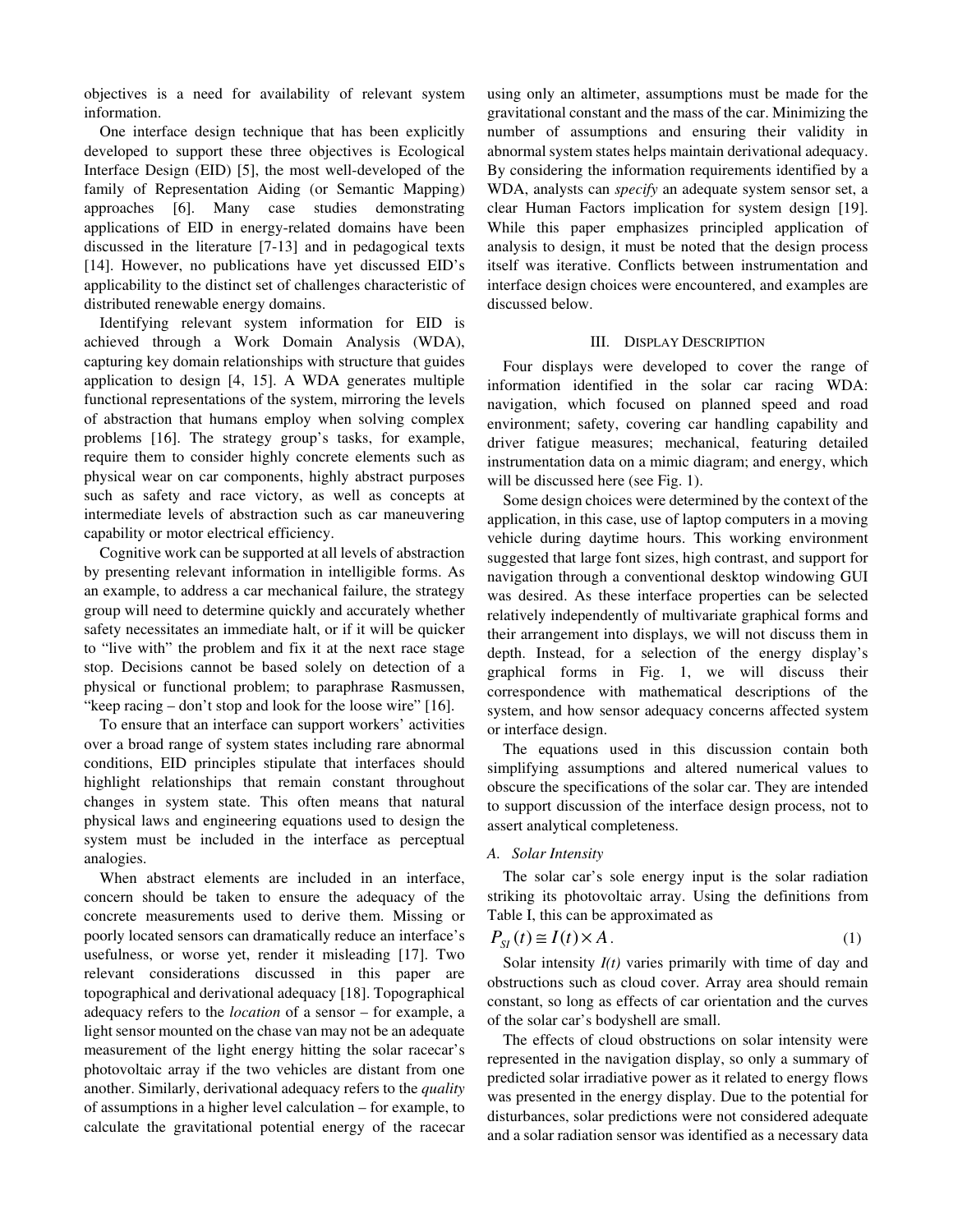#### source.



Fig. 1. Prototype Solar Race Strategy 'Energy'Display, describing the solar car's current state in terms of sources, stores, flows, and sinks of energy.

High topographical adequacy could be obtained by integrating the sensor into the solar car array, but at a cost of maintenance accessibility, displacement of solar cells, and aerodynamic penalties. However, race regulations require the chase van to follow immediately behind the solar car, a separation of only a few seconds at normal driving speeds, and solar obstructions such as clouds change more slowly over time scales of minutes. Installing a solar radiation sensor on the chase van was therefore identified as an acceptable alternative option.

The graphical form, shown at the bottom left of Fig. 1, represents the relationship between time of day and the calculated and expected solar irradiative power. The history of values derived from sensor data is displayed with higher salience than predictions, to indicate prominence. Fig. 1 shows that the current solar irradiative power is slightly more than 6kW, that this matches the computed prediction, and that solar intensity is expected to increase rapidly over the next hour, presumably due to cloud dissipation. Connecting lines from the current operating point increase visual proximity to the adjacent solar efficiency form.

#### *B. Solar Array Conversion Efficiency*

The percent of irradiative power that a solar array converts to electricity is primarily a function of equipment capabilities, but is also influenced by changes in temperature and dust accumulation on the array. Data from array cell temperatures and power electronics sensors were included in the maintenance display, but their relations were nonlinear and difficult to model. This derivational inadequacy discouraged the design of higher-level forms based on these sensors.

The array conversion efficiency  $\eta_s$  can also be found by

$$
\eta_{s}(t) = P_{sE}(t) / P_{sI}(t) \tag{2}
$$

where  $P_{SI}$  is the solar irradiative power, described in  $(1)$ and  $P_{SE}$  is the electrical power produced by the solar cells (discussed below in (3)). Deviations from a 'normal' efficiency provide an indirect indicator of the performance of the solar array and power electronics.

A linear 'reflector' form [20] was adopted, and is shown in the bottom center of Fig. 1. The slope of this form corresponds by trigonometric relation to (2), and linking lines emphasize this rise over run relationship. A lightly shaded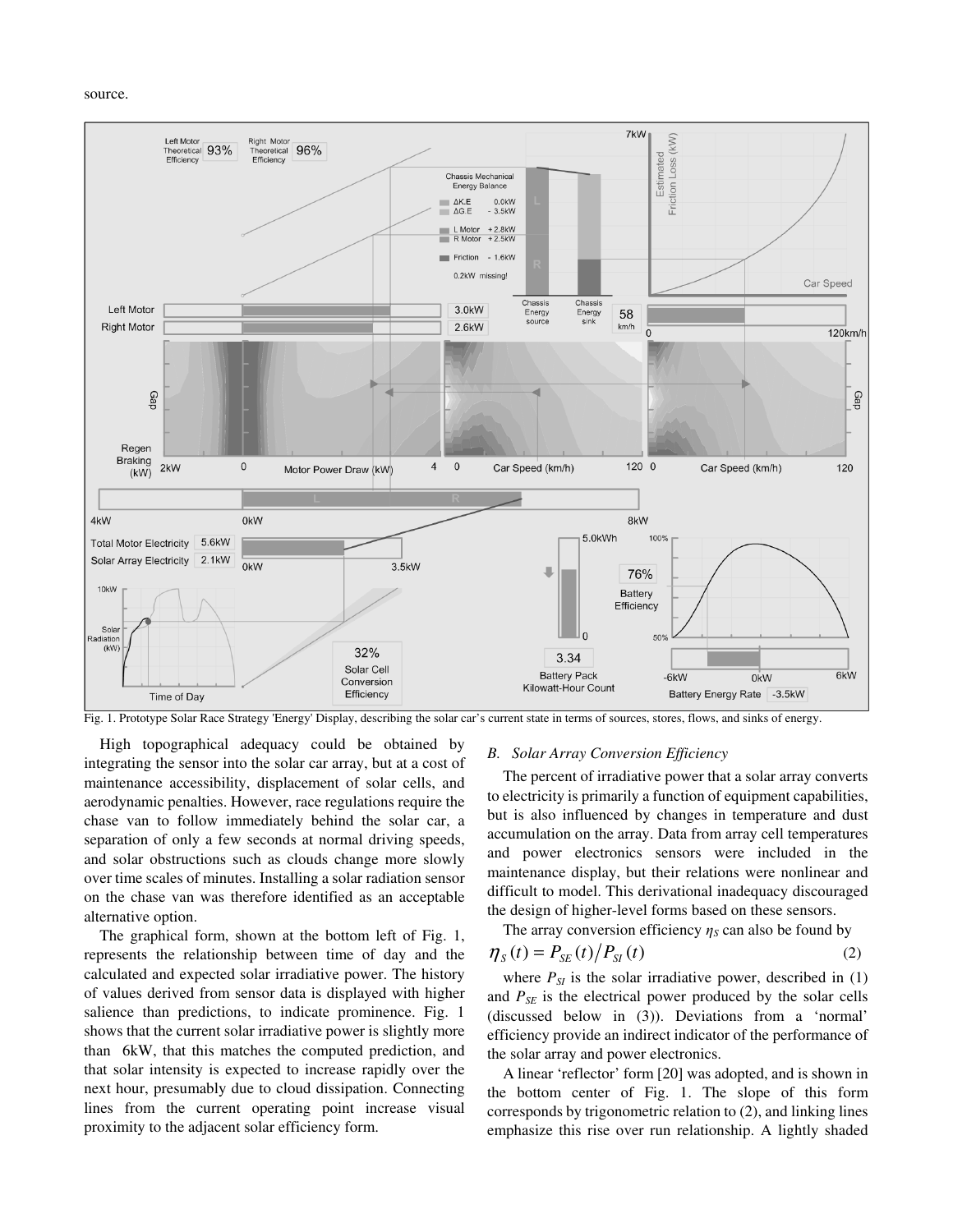wedge-shaped background represents the normal efficiency range. When efficiency decreases and the 'reflector' deviates from this shaded range, increased contrast and form disruption should increase salience and draw attention to the discrepancy. Fig. 1 shows a conversion efficiency of 32%, which in the context of the shaded region indicates good performance.

TABLE I EXCERPT OF SOLAR CAR PROCESS VARIABLES

| Symbol           | Definition                                       | Unit              | Measured  |
|------------------|--------------------------------------------------|-------------------|-----------|
| A                | Solar array effective area                       | $\rm m^2$         | V         |
| $A_d$            | Car frontal drag area                            | m <sup>2</sup>    |           |
| $\boldsymbol{m}$ | Mass of car, including driver                    | kg                |           |
| h                | Elevation of car (rel. to race finish)           | m                 | √         |
| g                | Gravitational const. at earth surface            | m/s <sup>2</sup>  |           |
| $g_{LM}(t)$      | Left motor rotor-stator air gap                  | mm                |           |
| $g_{RM}(t)$      | Right motor rotor-stator air gap                 | mm                | $\sqrt{}$ |
| v(t)             | Solar car speed (ground-relative)                | km/h              |           |
| $v_w(t)$         | Wind speed parallel to road<br>(ground relative) | km/h              | $\sqrt{}$ |
| $C_d$            | Aerodynamic drag coefficient                     |                   |           |
| $C_{rf}$         | Rolling friction coefficient                     |                   |           |
| $\rho$           | Air Density                                      | kg/m <sup>3</sup> |           |
| $F_N$            | Force acting normal to car wheels                | N                 |           |
| I(t)             | Solar radiation intensity                        | W/m <sup>2</sup>  |           |
| $P_{SI}(t)$      | Solar irradiative power                          | W                 |           |
| $P_{SE}(t)$      | Solar array electrical power                     | W                 |           |
| $P_{BE}(t)$      | Battery electrical power                         | W                 |           |
| $P_{Eloss}(t)$   | Electrical resistance losses                     | W                 |           |
| $P_{LME}(t)$     | Left motor electrical power                      | W                 |           |
| $P_{RME}(t)$     | Right motor electrical power                     | W                 |           |
| $P_{IMM}(t)$     | Left motor mechanical power                      | W                 |           |
| $P_{RMM}(t)$     | Right motor mechanical power                     | W                 |           |
| $P_{FW}(t)$      | Combined air and rolling friction                | W                 |           |
| $\eta_S(t)$      | Solar array efficiency                           |                   |           |
| $\eta_{LM}(t)$   | Left motor efficiency                            |                   |           |
| $\eta_{RM}(t)$   | Right motor efficiency                           |                   |           |
|                  |                                                  |                   |           |

#### *C. Electric Energy balance and flow*

The electrical energy generated by the racecar's solar arrays is normally consumed by twin electric motors and in minor electrical losses. Battery storage absorbs or supplies any imbalance. Using the definitions in Table I,

$$
P_{SE}(t) = P_{LME}(t) + P_{RME}(t) + P_{BE}(t) + P_{Eloss}(t).
$$
 (3)

Because the components of (3) are DC electric power, their values can be calculated with high topographical and derivational adequacy using current and voltage sensors and the relationship P=VI.

Connected bar graphs shown in the lower center of Fig. 1 describe this energy balance. The range of the top bar graph shows that the left and right motors'  $P_{LME}$  and  $P_{RME}$  can either be positive (consuming electricity to propel the car) or negative (slowing the car and generating electricity via regenerative braking). Since the motors act in parallel on the electrical system and car body, their visual representations were summed. Array electrical power  $P_{SE}$  can only be positive, so its bar graph's limits were set accordingly while maintaining the same scale as the motors'. Since battery electric power can be positive or negative, and since increasing values of  $P_{BE}$  are associated with increasing electrochemical energy losses, it was instead represented implicitly as the difference between *PSE* and the summed motor power. A high salience connection line emphasizes the electrical efficiency benefits of a balance between electrical power generation and consumption. Fig. 1 shows that the car's motors are currently consuming over twice the power delivered by the solar arrays, requiring energy input from the batteries.

# *D. Motor Efficiency Map*

Ultra high-efficiency electric motors can either propel the solar car by converting electrical power into mechanical work, or slow it by performing this conversion in reverse as regenerative brakes. The conversion efficiency can be influenced by on-the-fly mechanical adjustment of the motors' rotor-stator separation air gap and is also a function of electrical power input and motor speed. Because the motors are built into the solar car's wheels, their rotational speeds are essentially equal and directly proportional to the car's speed. For the left motor (or the right motor with substitutions from Table I), conversion efficiency is

$$
\eta_{LM}(t) = \frac{P_{LMW}(t)}{P_{LME}(t)} = f(g_{LM}(t), P_{LME}(t), v(t)).
$$
 (4)

While *PLME* and *PRME* can be accurately calculated (3), the motor performance function *f()* must be numerically estimated from test-bed measurements [21]. This represents a source of derivational inadequacy as the motors' condition may deteriorate during a race, causing deviations from predicted performance. To provide a more derivationally and topographically adequate measure of  $P_{LMW}$  and  $P_{RMW}$ , torque sensors could be added to each motor. However, installing more components inside the compact wheel-motors would not only be costly, it could increase the wheel width and the car's aerodynamic drag. Racecar performance was deemed a priority, so the empirically determined *f()* was used. To communicate its potential derivational weakness, digital displays were captioned 'theoretical efficiency'.

The resulting motor efficiency form is shown in the center of Fig. 1. Three contour graph forms<sup>1</sup> were required to capture the four-dimensional motor performance function (4), and were each based on the instantaneous value of one variable:  $v(t)$  for the left graph,  $P_{LME}$  for the center, and  $P_{RME}$ for the right. Motor gap, as the most independently adjustable variable, provided a common vertical axis. The leftmost plot shares the electrical power balance (3) horizontal axis thus

 $1$  Contour graphs are three dimensional, with two spatial dimensions and one dimension of shading. True three-dimensional visualizations are difficult for humans to interpret and should usually be avoided.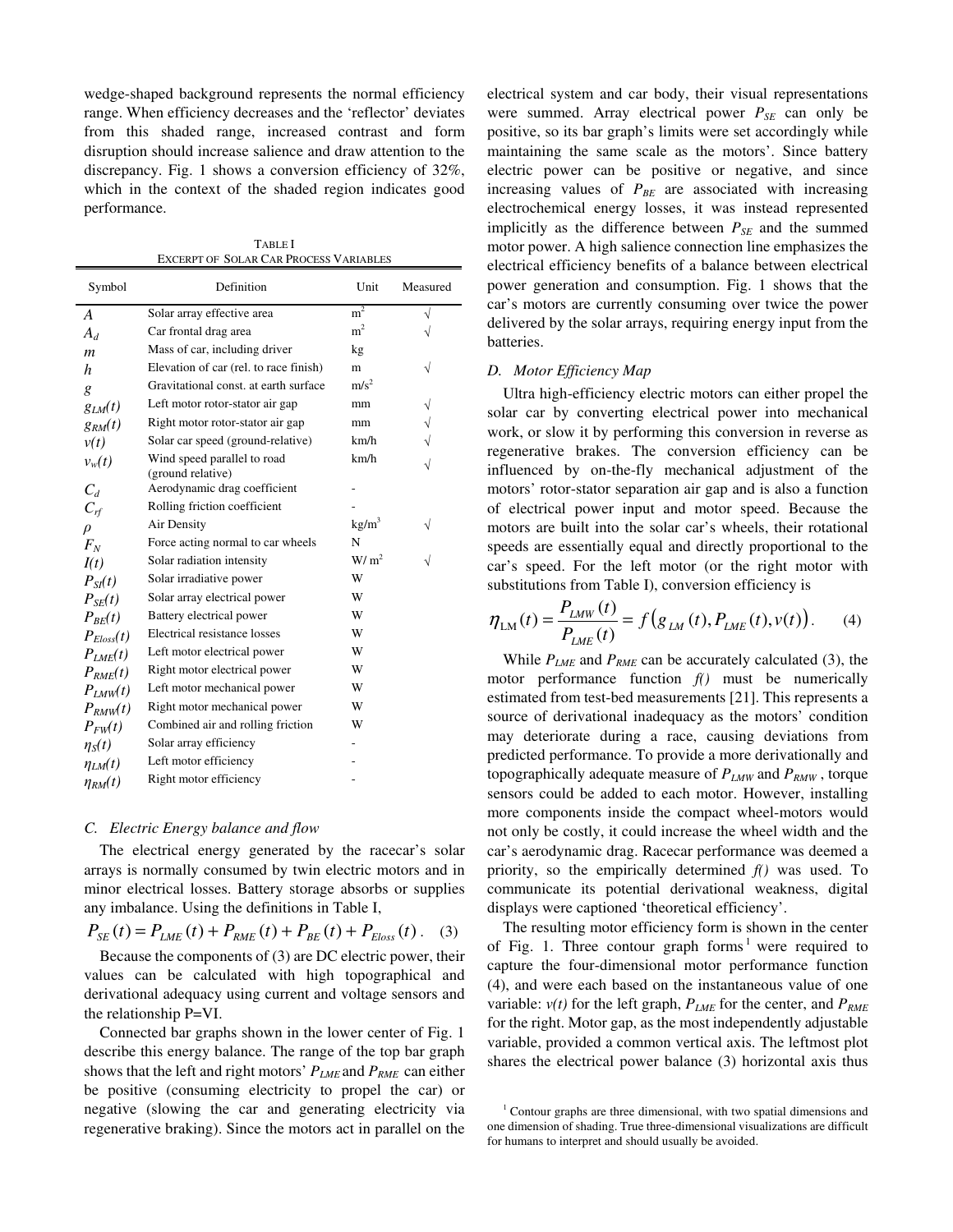showing its relation to motor electrical power (4). The current operating point of each motor is indicated with a triangular icon, and linked to increase visual proximity.

This display supports the strategy group in supervising the driver's operation of the motors. Higher efficiency gap settings for the car's current speed or motor power can be directly perceived as lighter contours above or below the current operating point, and increasing efficiency correlates with increased contrast between the operating point icon and the background. Fig. 1 shows that the motors' gap settings are not optimal at this speed, and that they should both be increased.

# *E. Speed – Friction Energy Relation*

Friction energy losses are composed of aerodynamic drag and rolling resistance. The first increases geometrically with wind-relative vehicle speed, and the other directly with ground-relative vehicle speed:

$$
P_{FW}(t) \approx 0.5 \rho A_d C_d (v(t) - v_w(t))^3 + F_N C_{rf} v(t)
$$
 (5)

Drag coefficients such as  $A_dC_d$  and  $C_f$  (described in Table I) must be empirically determined, while instrumentation on the solar car and chase vehicle can measure  $\rho$ ,  $v$ ,  $v_w$  and normal force<sup>2</sup>. These terms have limitations:  $A_dC_d$  and  $C_f$  are determined for a well-functioning car with no crosswind, and  $v_w$  must be measured on the chase van due to the drag introduced by wind sensors. The resulting  $P_{FW}$  therefore has only moderate topographical and derivational adequacy, and its inclusion should be carefully considered. Three justifications can be made for its inclusion. The first was the difficulty of measuring friction losses. Friction losses are very uncertain, and any relation that reduces a portion of the uncertainty leaves less for the strategy group to consider with respect to 'normal' (as discussed below in (6)). The second was the implications of errors in  $P_{FW}$ . Because of the ideal conditions under which drag coefficients are determined, calculated drag should tend to underestimate actual drag. This suggests that using (5) to monitor for unexpected energy sinks will result in false alarms rather than misses. While false alarms may cause extra diagnostic workload for the strategy group, misses are more directly harmful to race performance. Thirdly, inaccurate measurements of vehicle drag present few risks to safety. Equation (5) was thus included, with the label 'estimated' to indicate its uncertainty.

The resulting energy relationship is visualized at the top right of Fig. 1*.* By sharing the horizontal car velocity axis and linking with vertical lines to the right-most (4) contour map, the form corresponds with the physical influence of car velocity on both motor efficiency and friction losses. The effects of the other variables in (5) are included implicitly, meaning that the curve shape will change with changes in air density, wind, or normal force. Because of the high level of

integration in this form, (5)'s variables were also included separately in maintenance and safety displays.

# *F. Mechanical Energy balance*

The solar car's body is subject to conservation of mechanical energy, in a balance similar to that of (3). Physical processes such as acceleration and hill climbing can be represented as rates of change of kinetic  $(1/2mv^2)$  and gravitational potential (mgh) energy:

$$
P_{LMW}(t) + P_{RMW}(t) \cong mv(t)\frac{dv}{dt} + mg\frac{dh}{dt} + P_{FW}(t)
$$
 (6)

Motor power, kinetic, and gravitational potential energy rates (see Table I) are positive when the car is accelerating and climbing, and negative when the car is decelerating, using regenerative brakes, and descending a hill. Since a fixed vehicle weight is mandated by race regulations, only vehicle speed and altitude sensors are needed to derive kinetic and potential energy changes<sup>3</sup> with good topographical and derivational accuracy.

The resulting chassis energy balance graphical form is found at the top center of Fig. 1, and uses a connected and summed bar graph similar to (3). Contributions to mechanical energy input (left bar) and removal (at right) are distinguished with color and shading, since every element of (6), with the exception of friction, can either transfer energy to or from the car body. Such changes in polarity, for example in potential energy as the solar car reaches the crest of a hill, would appear as the light grey bar in the right column shrinking to zero, then reappearing in the left hand column as the car begins a descent. This behavior avoids the inconsistency of a summed bar graph containing both positive and negative elements. A line connects the source and sink bar graphs, and others link motor mechanical power and friction energy bars to representations of (4) and (5), respectively.

Unaccounted-for energy flow is represented by the connecting line's slope, which should be of interest to the strategy group as it captures effects of a wide range of possible equipment malfunctions that may only become apparent later from other sensor data. The proximity and relevance of neighboring graphical forms allows abstract questions concerning energy and speed to be considered visually. For example, Fig. 1 shows that roughly two-thirds of motor output is being converted to gravitational potential energy, and that approximately 200W is missing from the power balance. Following the height of the energy sink bar to its intercept with the speed-friction curve, it can be seen that the car will reach 110 km/h if current motor power is maintained after the hill climb is completed.

Such flexibility in display interpretation can be expected to support the strategy team in a wide range of situations that were not foreseen by designers.

<sup>&</sup>lt;sup>2</sup> These measurements are made by an air density sensor, a motor speedometer, a ground speed-corrected wind sensor in the chase vehicle, and travel sensors on solar car suspension, respectively.

 $3$  Accelerometers could further increase adequacy by measuring fore/aft acceleration as well as road incline angle.